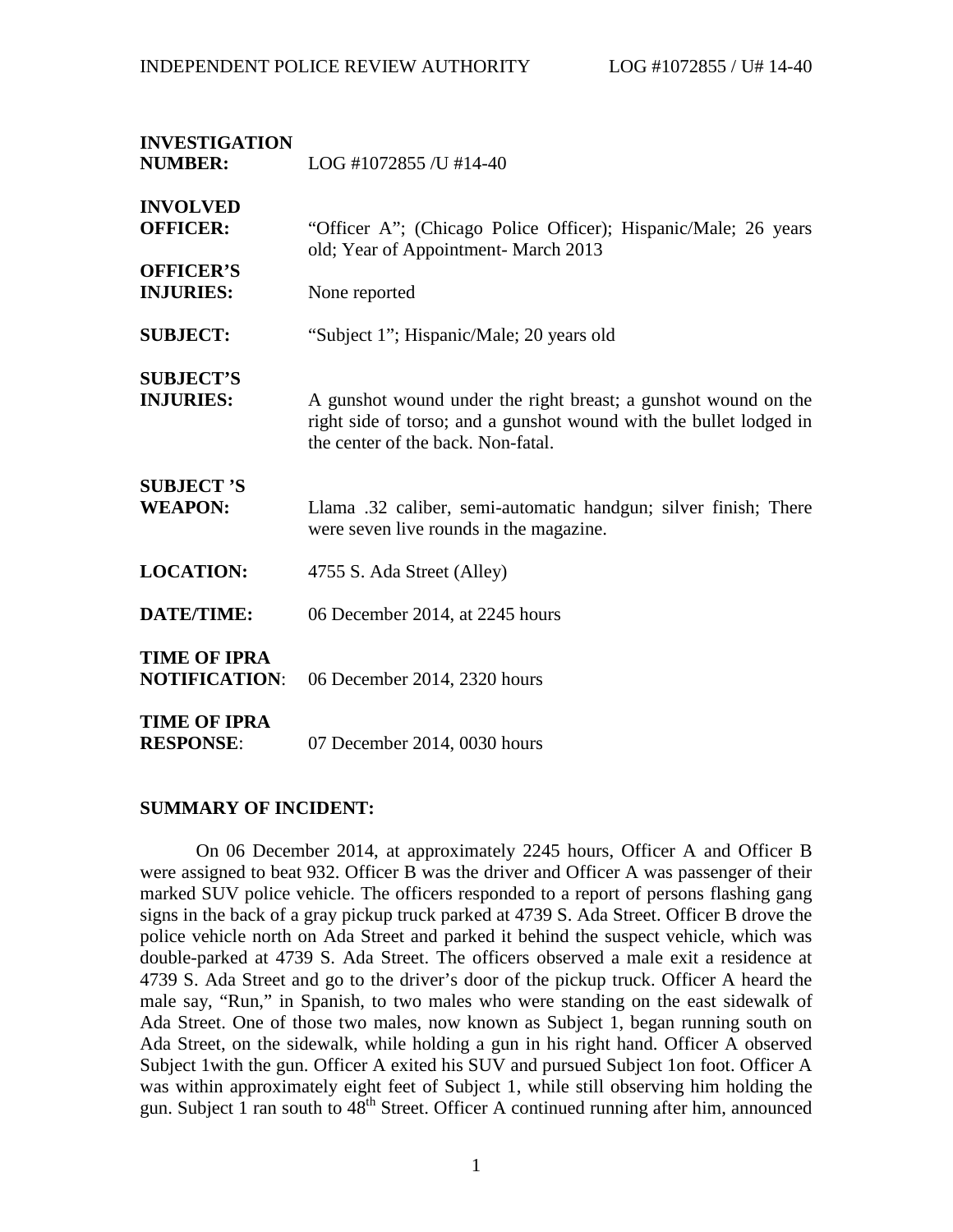#### INDEPENDENT POLICE REVIEW AUTHORITY LOG #1072855 / U# 14-40

his office, and ordered Subject 1 to drop the gun. Subject 1 turned toward Officer A, while holding the gun in his right hand. Officer A, fearing for his life, fired four rounds at Subject 1. Subject 1 did not fire his weapon. Subject 1 fell to the alley pavement. Officer A then handcuffed him. Officer A stated other uniformed officers arrived to assist him. As a result of the gunfire, onlookers approached the alley. Officer A told Officer C to pick up the firearm which was on the ground a few feet from where Subject 1 had been handcuffed. Officer C gave the weapon to Officer B, who in turn rendered the weapon safe. Officer B placed the firearm and the magazine in his police vehicle. (Att's 3, 8)

**The IPRA Preliminary Report and the Major Incident Notification Report** essentially related the same information as reported in the Summary of Incident of this report. (Att's 29, 53**)**

## **INVESTIGATION:**

The **Department Reports** (R.D. # HX532986, Event # 1434015670 and Arrest Report, CB#  $19024910<sup>1</sup>$  reflects that On 06 December 2014, at approximately 2245 hours, Officer A and Officer B, were assigned to Beat 932. They responded to a report of persons flashing gang signs from the back of a gray pickup truck parked at 4739 S. Ada Street. Officer B drove north on Ada Street and parked the police vehicle behind a pickup truck that was double-parked at the Ada address. They saw a male exit 4739 S. Ada Street and go to the driver's door of the pickup truck. Officer A heard the male say, "run," in Spanish to two males who were standing on the east sidewalk of Ada Street. One of those two males, now known as Subject 1, began running south on Ada Street, on the sidewalk, while holding a gun in his right hand. Officer A observed Subject 1 with the gun. Officer A exited his police vehicle and pursued Subject 1 on foot. Officer A was within approximately eight feet of Subject 1, while still observing him holding the gun.

Subject 1 ran south to  $48<sup>th</sup>$  Street. Officer A continued running after him, announced his office, and ordered Subject 1 to drop the gun. Subject 1 turned toward Officer A, while holding the gun in his right hand. Officer A, fearing for his life, fired four rounds at Subject 1. Subject 1 did not fire his weapon. Subject 1 fell to the alley pavement. Officer A then handcuffed him. Officer A stated other uniformed officers arrived to assist him. Officer A pointed out Subject 1's handgun to Officer C and directed him to recover the weapon. Officer C recovered the weapon from the ground a few feet from where Subject 1 had been handcuffed. Officer C turned the weapon over to Officer B. Officer B rendered the weapon safe, and placed it and the magazine in his police vehicle.

Subject 1was arrested and charged with Aggravated Unlawful Use of Weapon/No FOID; and Aggravated Assault to a Police Officer. (Att.'s 3, 7, 8)

According to **Officer A's Tactical Response Report (TRR,)** Subject 1 did not follow verbal direction; he became an active resister when he fled; and he became an assailant, when he pointed the weapon at Officer A. Officer A responded with member's

<sup>&</sup>lt;sup>1</sup> Subject 1's Arrest History has been included in the file as attachment 92.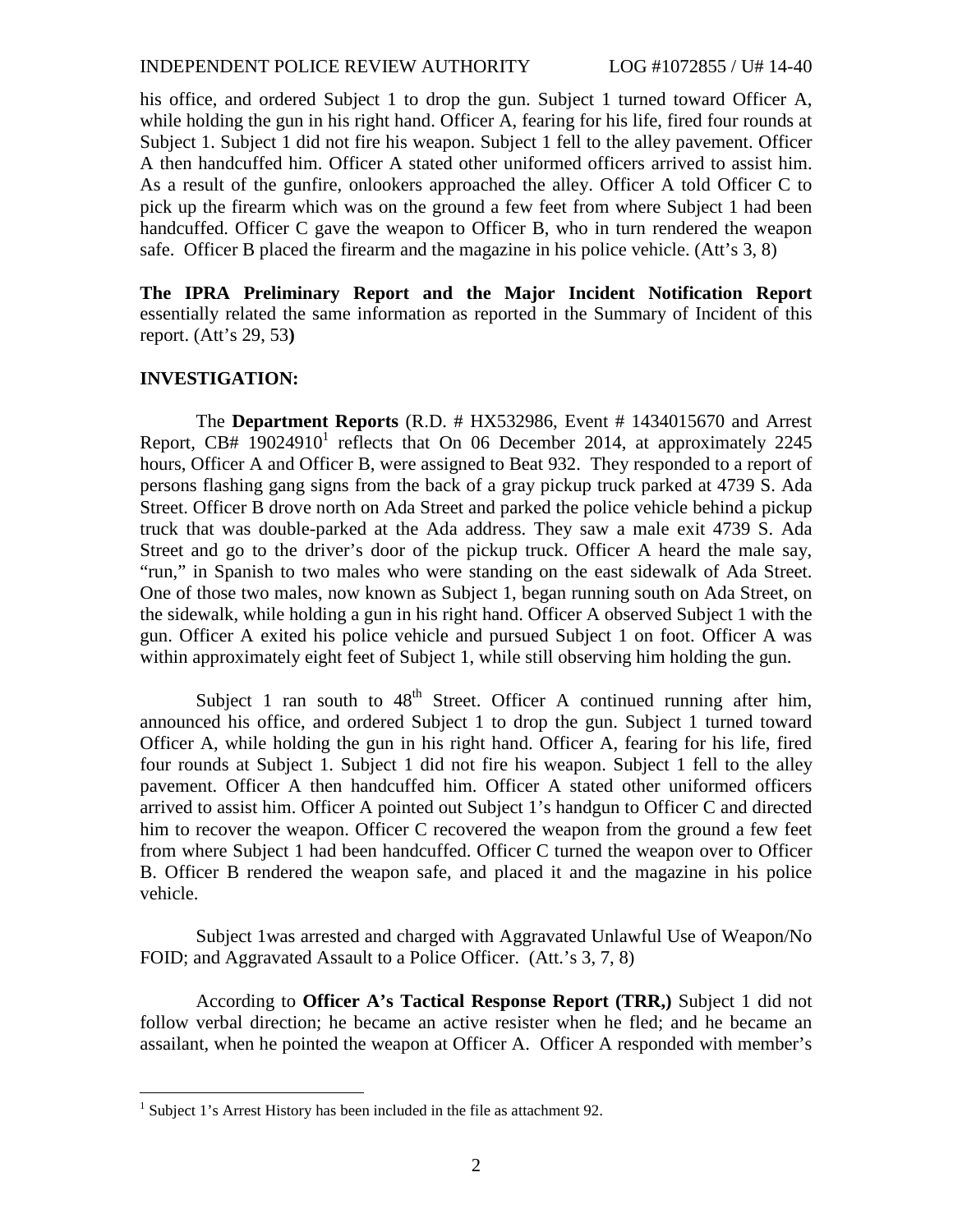presence, verbal commands, and pursued Subject 1 on foot. Officer A fired his weapon at Subject 1 when Subject 1 pointed his weapon at him (Att. 4)

According to the **Officer's Battery Report (OBR,)** on the date and time of the incident, Officer A was on duty, in uniform, assigned to Beat 932. Officer A responded to a call of a gang disturbance. The Officer's Battery Report documented Subject 1 pointed a weapon at Officer Cotton. (Att. 5)

**Evidence Technician Photographs** documented the shooting scene. Numerous photographs were taken of the location, as well as the weapon recovered at the scene. In addition, photographs were taken of Subject 1' injuries. (Att. 45)

**Office of Emergency Communications (OEMC) Event Query and Radio Transmission Summary** documented that the dispatcher sent a number of police units to 4755 S. Ada Street, the scene of a police-related shooting. OEMC Transmission documented that a 311 caller, called 311 and stated that "The street lights were out on the whole block of  $47<sup>th</sup>$  and Ada, south. And there were about eight gang bangers out here. They had a truck doubled parked, and the cars are going by, and they're stepping in font of cars and giving gang signs out here." The 311 dispatcher transferred the call to 911 to report the gang activity to the 911 dispatcher who related the above information to the beat 933R. (Att. 36)

| <b>Time</b> | <b>Activity</b> | <b>Text</b>                   |
|-------------|-----------------|-------------------------------|
| 22:47:19    | <b>DSP</b>      | 933R                          |
| 22:47:26    | <b>DSP</b>      | 933R                          |
| 22:49:23    | <b>MISC</b>     | EB 48 <sup>th</sup> BLK HOODY |
| 22:49:25    | <b>MISC</b>     | EB <sup>48th</sup> BLK HOODY  |
| 22:49:33    | <b>MISC</b>     | <b>SHOTS FIRED</b>            |
| 22:49:40    | <b>MISC</b>     | IN THE ALLEY                  |
| 22:49:53    | <b>MISC</b>     | $10-1^2$                      |
| 22:50:05    | <b>MISC</b>     | <b>WEAPON RECOVERED</b>       |
| 22:50:10    | <b>MISC</b>     | <b>OFFICERS OK</b>            |
| 22:50:23    | <b>MISC</b>     | EMS FOR 22 YO M/H             |
| 22:50:26    | <b>MISC</b>     | $23$ mh                       |
| 22:50:35    | <b>MISC</b>     | east alley 47/ada             |
| 22:50:35    | <b>MISC</b>     | EAST ALLEY OF 47TH ADA        |
| 22:51:00    | <b>DSP</b>      | 4604                          |
| 22:51:14    | ASST            | 906                           |
| 22:51:16    | <b>DSP</b>      | 4713                          |
| 22:51:29    | <b>MISC</b>     | <b>EMS REQ VIA MSG</b>        |
| 22:51:32    | ASST            | 999                           |
| 22:51:38    | ASST            | 990                           |

The Event Query entries relevant to the initial events are summarized as follows:

 $^{2}$  A 10-1 is OEMC transmission code for a police officer needs help.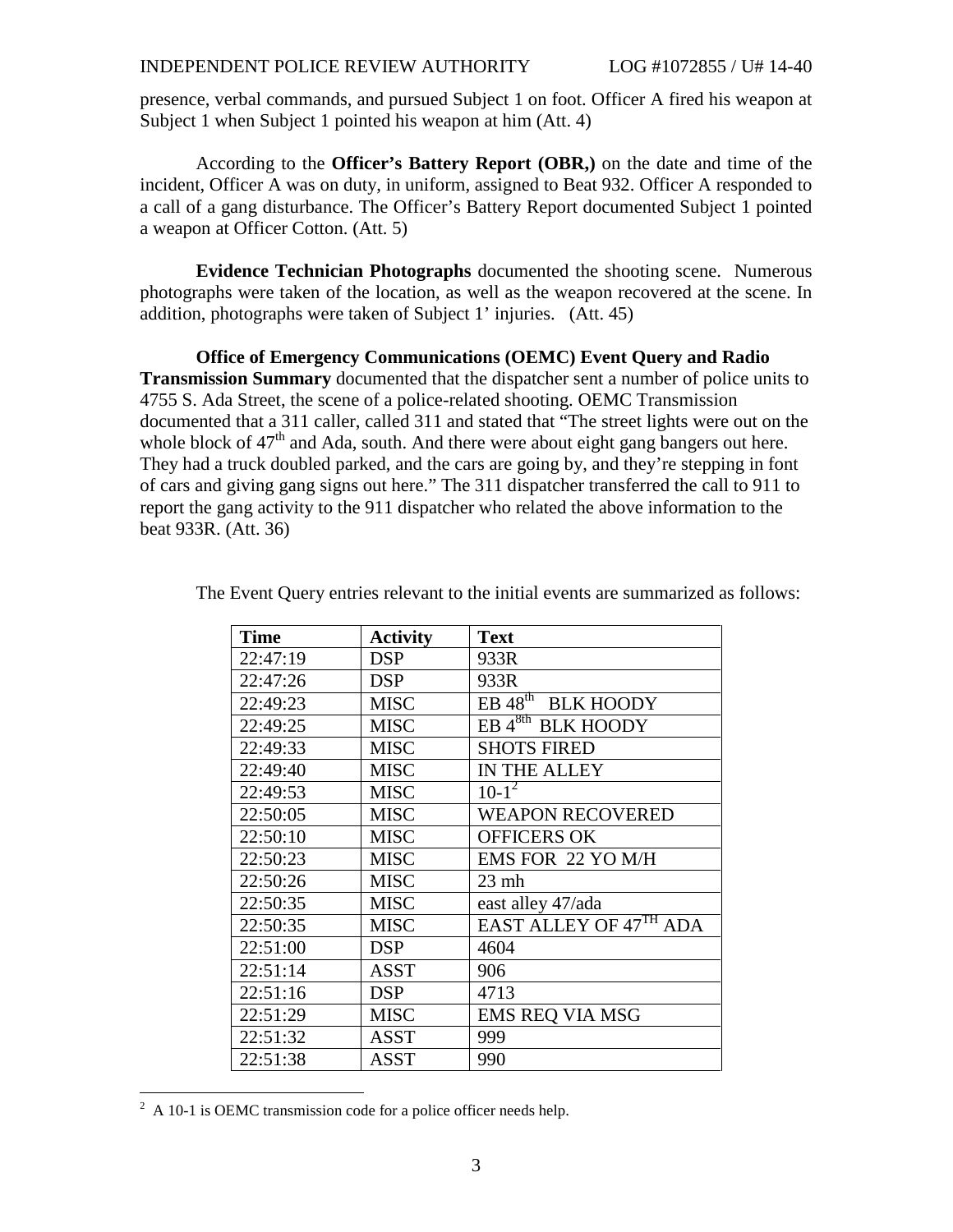(Att. 38, 39)

IPRA Investigators conducted **personal visits to Christ Hospital** on two occasions on 7 December 2014 to see if they could interview Subject 1. At approximately 0130 hours, Investigator A discovered that Subject 1 was in surgery. At approximately 1100 hours, Investigator B learned that Subject 1 was heavily sedated. On 10 December 2014, the Reporting Investigator conducted a third personal visit to interview Subject 1, who declined to be interviewed. (Att's. 16, 18, 30)

**IPRA Investigators conducted a canvass** in an attempt to locate additional witnesses and/or evidence. There were no video cameras in the immediate area of the shooting. The majority of the residents contacted during the canvass said that they did not hear or see anything. However, one resident stated he heard three gunshots, but he did not see anything. It should be noted that there is no physical or testimonial evidence that refutes the statement provided by the involved officer. (Att. 15)

**A Chicago Fire Department EMS Report reflects** that CFD Ambulance #01 responded to the scene and found Subject 1 laying on his right side in the alley, handcuffed. Subject 1was transported to Christ Medical Center with gunshot wounds to his abdomen and lower back above his buttocks. (Att. 60)

**Medical Records** from **Christ Hospital** indicate that Subject 1, patient, was received from CFD # 1, EMS, with gunshot wound to the abdomen and back. Per EMS 1 and police, patient pulled a gun on police, who fired their weapon. Christ's Hospital Trauma Sheet documented that Subject 1 had a gunshot wound to his lower right abdomen and two gunshot wounds to his back area above his buttocks. The gunshot wound to Subject 1's lower right abdomen would suggest that Subject 1 possibly turned in the direction of Officer A as he ran. The two gunshot wounds to Subject 1's back area above his buttocks would suggest that as Subject 1 turned and ran form Officer A. (Att. 61)

The **CPD Inventory List Report** documents that several items of Subject 1's clothing were recovered pursuant to the investigation including a black hood sweatshirt, a black hooded jacket, black jeans, and a pair of black cloth stretch gloves.<sup>3</sup> (Att. 9)

The **CPD Crime Scene Processing Report** for RD- HX532986 documents that Officer A's weapon pistol was loaded with a magazine with a capacity of 17 rounds. A total of 13 live rounds were found in the magazine when it was recovered. A total of 4 expended shell casings were recovered at the scene. (Att. 31)

The **Crime Scene Photographs** show the items of evidence recovered pursuant to the investigation, including the 4 expended shell casings. A photograph of the shell casings as identified by markers 1, 2, 3, and 4 shows that the casings were found in

 $3<sup>3</sup>$  A photograph of the gloves shows that they were of the type with cutoff fingertips such that, when worn, the gloves would leave the outermost portions of the fingers uncovered. (Att. 45)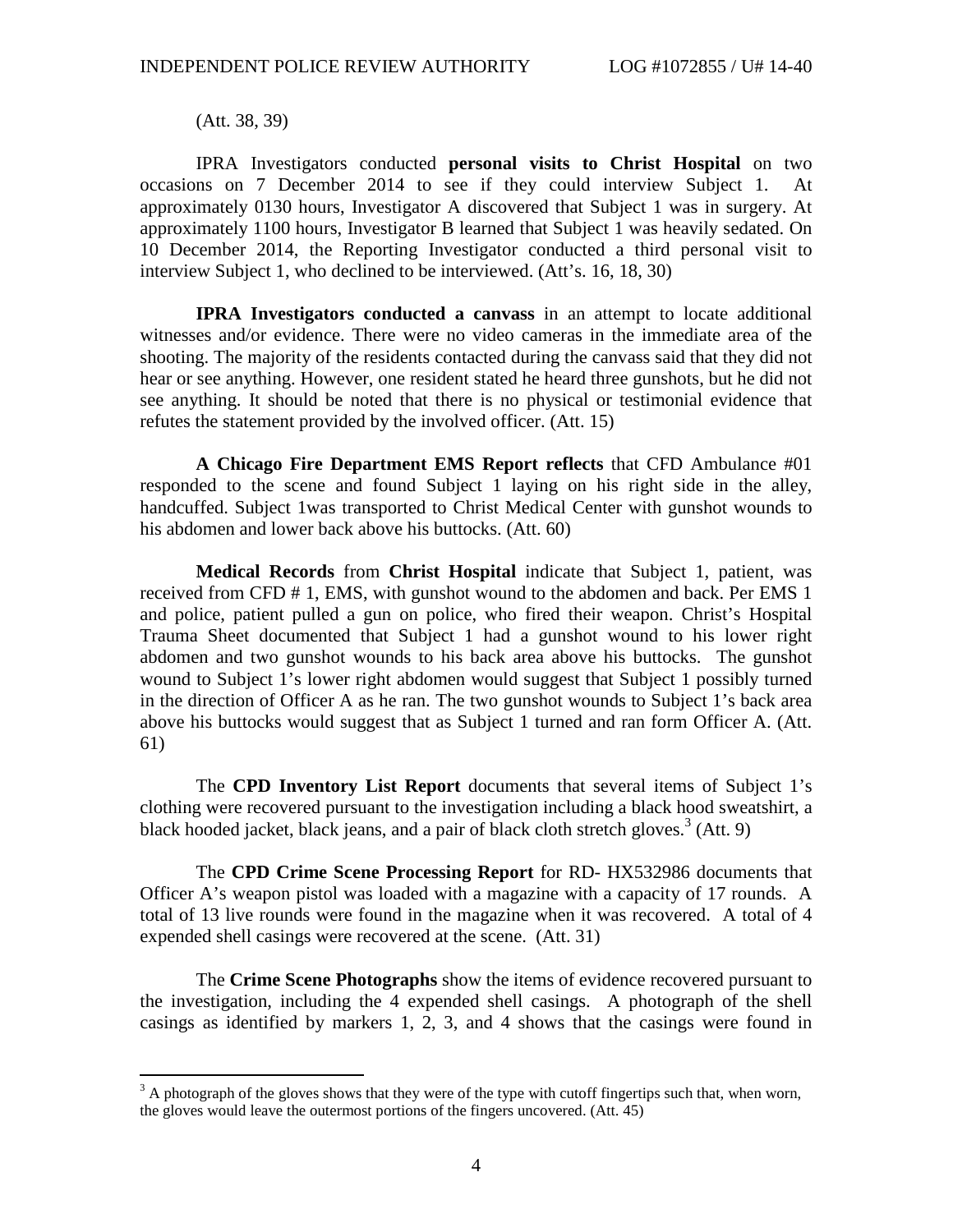succession in a relatively straight path, with the first no more than approximately XX feet from the last. (Att. 45)

**Illinois State Police Forensic Science Laboratory Reports** document the examination of the recovered ballistic evidence, in comparison to Officer A's firearm. Officer A's weapon was test fired and found to be in proper firing condition. Subject 1's weapon was test fired and found to be in proper firing condition. (Att. 49)

Illinois State Police Forensic Science Laboratory Reports document that a buccal standard was taken from Subject 1 and swabs from the Llama 32 caliber handgun were taken. According to Illinois State Police Forensic Science Laboratory Report, DNA material present on the swabs taken from the Llama 32 caliber handgun recovered at the scene of the shooting included a mixture of at least three human DNA profiles. A major human male DNA profile was identified which does not match the DNA profile of Subject 1. A minor human DNA profile identified among the mixture of profiles was found potentially incomplete and not suitable for comparisons. (Att's 69, 70)

**Court Documents** regarding the criminal case against Subject 1 reflect that Subject 1 is out on bond and is scheduled for a court hearing on July 7, 2016. Subject 1's felony counts include: Possession of a firearm/gang member; two counts of aggravated assault to a peace officer and aggravated unlawful use of a weapon. (Att. 91)

**In a Statement to IPRA, on 08 December 2014, Officer A** provided an account of the incident that was consistent with the Summary of Incident and Chicago Police Department Reports. Officer A stated that he and his partner, Officer B, responded to a radio call of a gang disturbance at 4755 S. Ada Street. According to the information received by the officers, gang members were coming from the back of the pickup truck, flashing gang signs, and interrupting on- coming traffic. Officer A stated that, upon his approach to the area of the reported disturbance, he observed a male Hispanic walk around the pickup truck and touch the driver's side door, and he heard, "Correr", which is "run" in Spanish. Officer A looked at two male Hispanics who were standing on the sidewalk at 4739 S. Ada Street, when one of subjects, who was wearing a black hoodie, began to run southbound on Ada Street. As this individual began running, he crouched down in an attempt to possibly block Officer A's view. Officer A exited his vehicle and he observed this individual, now known as Subject 1, with a silver pistol in his right hand. Officer A stated Subject 1 ran from the 4700 block of Ada Street to 48<sup>th</sup> Street and ran northbound in the alley. As Subject 1 was running, he turned his right shoulder with the weapon pointed in Officer A's direction. Officer A gives a verbal command to drop the gun twice. When Subject 1 failed to comply with the verbal commands, Officer A discharged his weapon four times.<sup>4</sup> According to Officer A, he fired his weapon at Subject 1 "[b]ecause at the time his weapon was in my general direction" and, therefore, he felt he was in imminent threat. At the time he discharged his weapon, Officer A estimates that he was within approximately 5 to 10 feet from Subject 1. Officer A stated that, once Subject 1 lay flat on the stomach, he handcuffed Subject 1 with his hands behind his back. Officer A observed the weapon laying a few feet from Subject 1's feet.

<sup>&</sup>lt;sup>4</sup> This is consistent with the Crime Scene Processing Report which documents that 4 expended shell casings were recovered.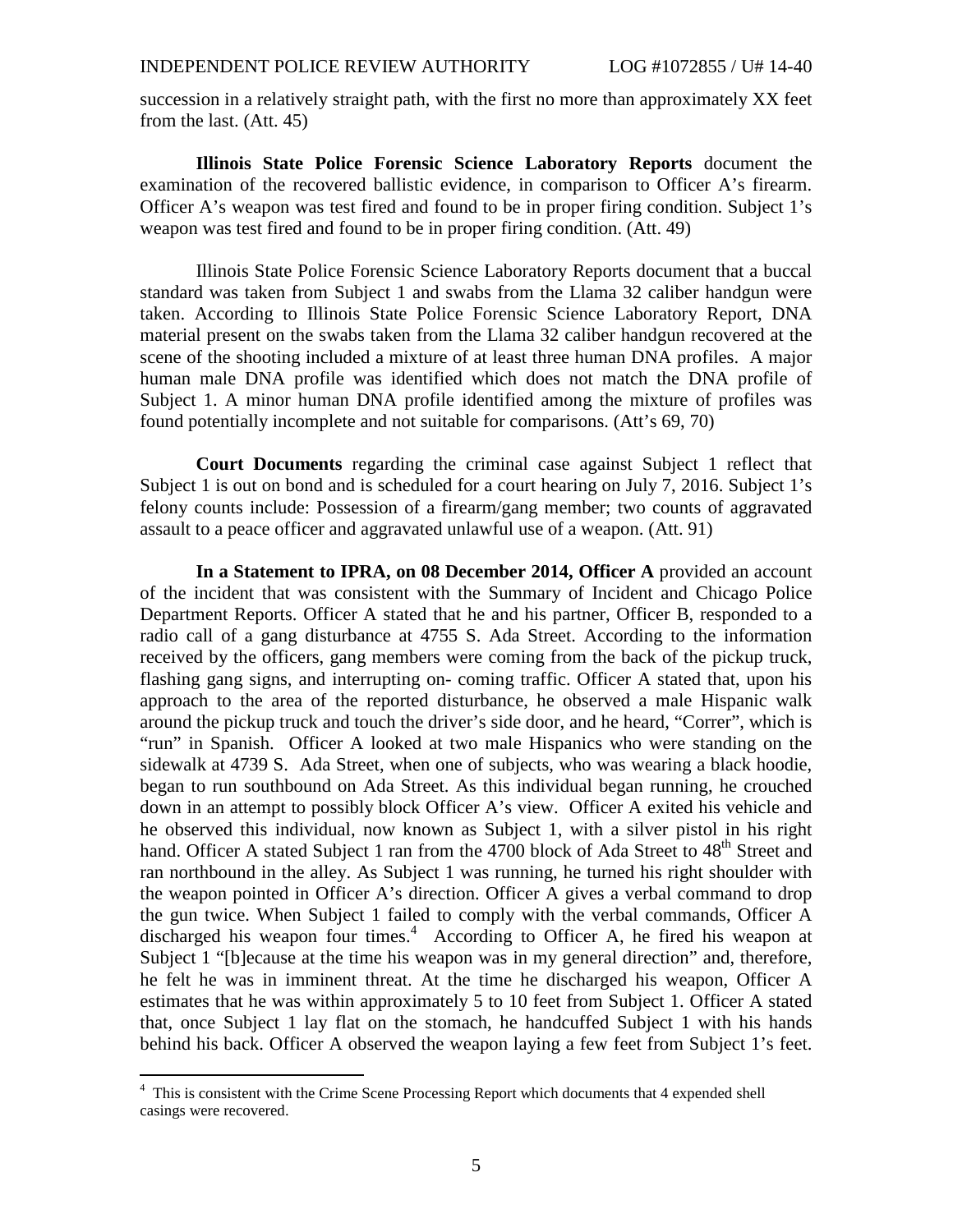#### INDEPENDENT POLICE REVIEW AUTHORITY LOG #1072855 / U# 14-40

Once he placed Subject 1 into custody, Officer A noticed Officer C at the mouth of the alley. A family had exited their residence and was approaching the scene. Officer A directed Officer C to secure the weapon. Officer C took possession of the weapon and turned it over to Officer B, who rendered it safe. Officer B locked the firearm in his police vehicle. Officer A called for emergency medical services. (Att. 21)

**In a Statement to IPRA, on 7 December 2014, Officer B** provided an account of the incident. According to Officer B, he and his partner, Officer A, responded to a radio call of a gang disturbance at 4755 S. Ada Street. Officer B was the driver of the police vehicle. Upon his arrival, Officer B observed a male subject attempt to get into the double-parked truck. The subject, now known as Subject 1, began to run southbound on Ada Street. Officer A then exited the police vehicle and began to pursue Subject 1. Officer B did not know why Officer A pursued Subject 1. Initially, Officer B was going to talk to the subject who was seated in the truck. However, then Officer B turned his attention to an individual who was standing on the sidewalk. As Officer B was about to approach that person, he heard Officer B over the police radio giving his location as he was chasing Subject 1. As Officer B was about to enter his vehicle to assist his partner, he heard at least three gunshots. After he heard the gunshots, Officer B radioed over the air and asked for Officer A's location. Officer A responded that he was in the alley. Officer B drove to the alley where he observed his partner, other officers and the offender, Subject 1, laying on the ground, already in handcuffs. As Officer B approached, he observed another officer, now known as Officer C, recover a gun. According to Officer B, he took the gun from Officer C, rendered it safe, then secured the gun in his police vehicle. Officer B believed that Officer C picked up the gun because a crowd had started to gather. Officer B did not see Officer A discharge his weapon, nor did he see Officer A handcuff Subject 1. (Att. 23)

**In a Statement to IPRA, on 7 December 2014, Officer C** provided an account of the incident that was consistent with the Summary of Incident and related Department Reports. Officer C stated he was working a four man car, on a violence suppression mission, assigned to the area of  $23<sup>rd</sup>$  to  $47<sup>th</sup>$  streets from Ashland to Damen Avenues. He was seated in the rear passenger side. The other officers in the vehicle were: Officers D, C, and F. The police vehicle did not have an in-car camera. Officer C stated that they responded to an "all-call" of a gang disturbance at 4739 S. Ada Street. Upon the officers' arrival, Officer C noticed Officer A struggling with the offender. He sprinted towards the incident, and he was alerted by Officer A that there was a weapon within a couple of feet of the offender. A crowd started to gather and Officer A told Officer C to secure the weapon. Officer C picked up the gun and released the magazine from the gun. Officer C turned the gun over to Officer B, who rendered it safe. Officer C stated he did not hear any gunshots. He added that, when he arrived at the scene, he saw Officer C handcuffing Subject 1. (Att, 25)

**In a Statement to IPRA, on 9 July 2014, Officer F** provided an account of the incident that was consistent with the Summary of Incident and related Department Reports. Officer F stated he was working a four-man car, on a violence suppression mission, in the area of  $23<sup>rd</sup>$  to  $47<sup>th</sup>$  streets from Ashland to Damen Avenues. He was in the rear driver's side seat. Officer F stated they responded to a call of a foot chase on Ada Street. Upon his arrival to the location, he observed the offender, now known as Subject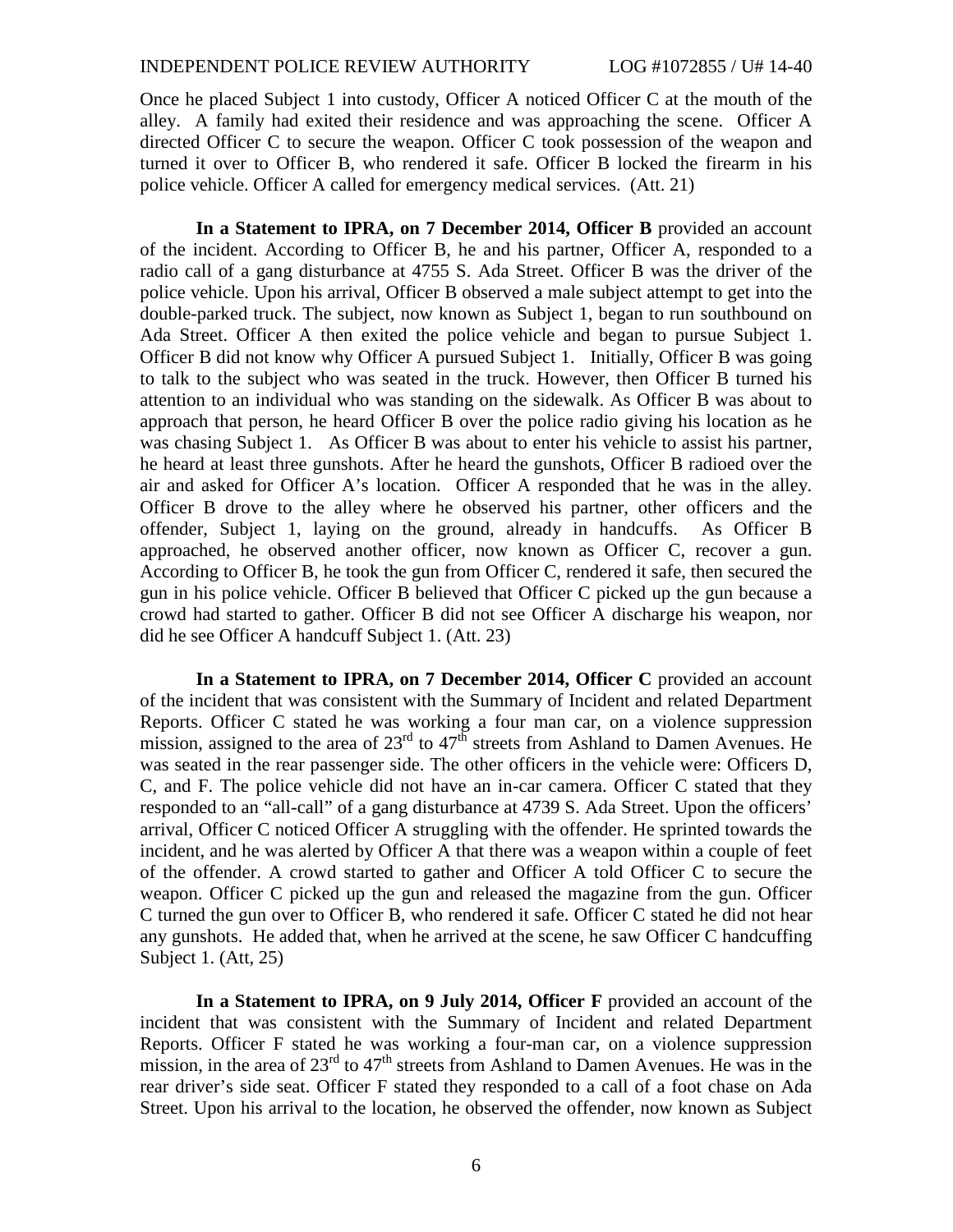1, run into the alley with Officer A running behind him. Officer F stated he heard gunshots, but he did not see Officer A fire the shots. Officer F stated he saw the offender and the weapon on the ground. Officer F observed Officer C secured the weapon. (Att. 64)

**In a Statement to IPRA, on 9 July 2014, Officer E** provided an account of the incident that was consistent with the Summary of Incident and related Department Reports. Officer E stated he was working a four-man car, on a violence suppression mission, in the area of  $23<sup>rd</sup>$  to  $47<sup>th</sup>$  streets from Ashland to Damen Avenues. He was in the front seat passenger seat. Officer E stated that they responded to an all-call of a gang disturbance at 4739 S. Ada Street. Upon arrival to the location, in an alley, Officer E observed Officer D and Officer C secure the offender, now known as Subject 1, by grabbing and holding down his arms. Officer E added he observed Officer C recover a gun and turn it over to Officer B. (Att. 66)

**In a Statement to IPRA, on 9 July 2014, Officer D** provided an account of the incident that was consistent with the Summary of Incident and related Department Reports. Officer D stated he was the driver of the marked vehicle. He was working a four-man vehicle when he and his partners responded to 4755 S. Ada Street, regarding a foot chase. Officer D stated upon his arrival, he could see Officer A struggling with the offender, now known as Subject 1. Officer D grabbed Subject 1's arm so Officer A could handcuff him. Officer D stated he saw a small silver handgun laying on the pavement of the alley. Officer C picked it up and secured it. (Att. 68)

# **CONCLUSION AND FINDING:**

Based on the totality of the facts and circumstances, the R/I finds that there is sufficient evidence to prove that Officer A was reasonable in his belief that Subject 1 posed an immediate threat to his safety. The R/I finds that Officer A's use of deadly force was objectively reasonable and within policy as outlined by the Use of Force Model; the Illinois State Statute; and the Chicago Police Department's General Order 03-02-03, III:

- A. "a sworn member is justified in using force likely to cause death or great bodily harm only when he or she reasonably believes that such force is necessary:
	- 1. to prevent death or great bodily harm to the sworn member or to another person, or;
	- 2. to prevent an arrest from being defeated by resistance or escape and the sworn member reasonably believes that the person to be arrested:
		- a. has committed or has attempted to commit a forcible felony which involves the infliction, threatened infliction, or threatened use of physical force likely to cause death or great bodily harm or;
		- b. is attempting to escape by use of a deadly weapon, or;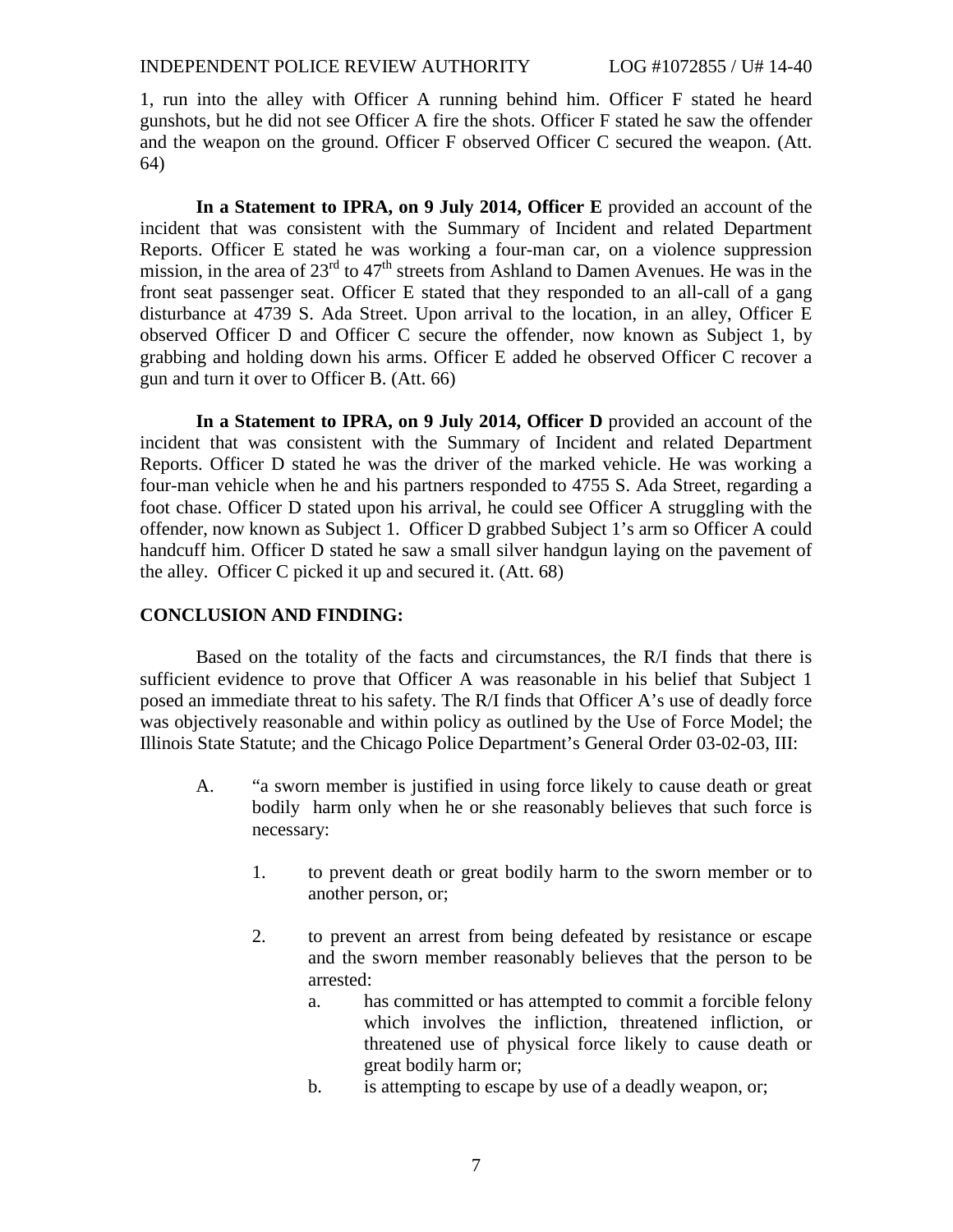otherwise indicates that he or she will endanger human life or inflict great bodily harm unless arrested without delay."

Officers A and B responded to a 911 call stating that there were eight Hispanic "gangbangers" near an SUV that was parked in the middle of the street and they were flashing gang signs. The caller also reported that the street lights were out and that the street area was dark. When the Officer A arrived, he overheard a voice saying "run" in Spanish and he saw Subject 1 take evasive action. After he got out of the car, he saw a gun in Subject 1's hands, then he saw Subject 1 take off running. The evidence supports that Subject 1 did, in fact, possess a firearm which officials recovered at the scene. Although DNA evidence did not definitively connect Subject 1 to the firearm, there are two possible explanations: (1) Subject 1 may have been wearing gloves because the inventory report documents that gloves were recovered along with his clothing (inventory #13329349); and (2) both Officers C and B handled the gun after it was recovered. The recovery of the firearm prior to the arrival of CPD evidence technicians is a tactical issue that should be addressed. There are times when, for safety reasons, it is not possible to leave a firearm in place for recovery by CPD evidence technicians. However, recovery by officers other than evidence technicians should be done only when absolutely necessary, and officers should be trained to take all possible steps to secure the scene without having to move evidence. Moreover, officers should be trained on the proper handling of physical evidence where it is necessary to collect or move evidence for safety reasons.

As outlined above, the available evidence supports that a gun was recovered near where Subject 1 lay after having been shot. The CPD Event Query shows that the responding officers arrived at the scene at 22:47 hours. The Event Query then shows that the officers reported a subject running eastbound on 48<sup>th</sup> Street wearing a black hoody at 22:49 hours. Seconds later, the event query documents the reporting of shots fired. The fact that a weapon was recovered was documented at 22:50 hours. The Event Query then documents the arrival of Beats 4604, 906, 4713, 999, and 990 at 22:51 hours. Officers B, D, and E, all observed Officer C recover the firearm from where it was found near where Subject 1 went down after which he gave the gun to Officer B who secured it in his vehicle.

Given that the evidence shows that Subject 1 was armed, the question remains, whether Subject 1 presented an imminent threat of harm to Officer A as he fled. It is undisputed that Subject 1 was running away from Officer A when the officer fired at him. To be sure, medical records show that Subject 1 had two bullet wounds to the back. However, the assessment of the reasonableness of an officer's conduct must provide "allowance for the fact that police officers are often forced to make split-second judgments – in circumstances that are tense, uncertain, and rapidly evolving." *Graham v. Connor*, 490 U.S. 386, 397 (1989). According to Officer A, during the chase, he saw Subject 1 turn in his direction and point the gun at him. There are no witnesses of the incident to confirm or refute Officer A's assertion that Subject 1 turned and pointed the gun at him. However, even if Subject 1 did not intentionally point the gun at Officer A, it is possible, if not likely, that Subject 1 turned to see whether and how closely the officer was in pursuit and, in so doing, gave the officer the impression that he was threatening use of the gun. The photographs of the expended shell casings show that they were found